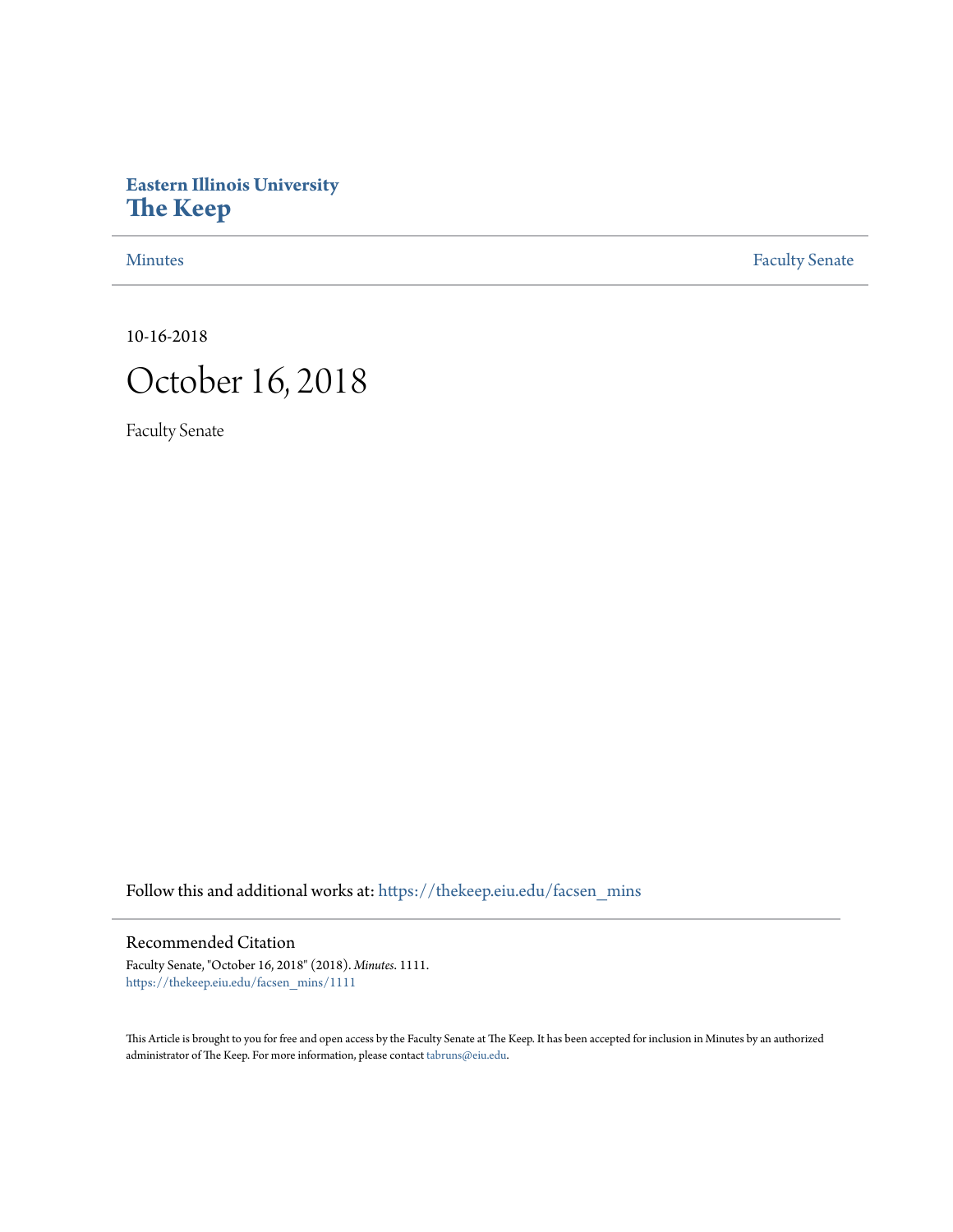*Note: This minutes is a summary of the proceeding, not a verbatim transcript.*

Attendance: Abebe, Brantley, Bruns, Chahyadi, Corrigan, Gosse, Holly, Hung, Oliver, Shaw, Stowell, Wharram, VanGunten Student Senate Representative: Gordon Guests: Provost Gatrell, Dr. Jeannie Ludlow (UPI), Dr. Melissa Jones (CGS), Dr. Kathryn Havercroft (CFR), Dr. Michael Dobbs (LCBT), Ms. Brooke Schwartz (DEN)

Bruns called meeting to order at 2:00 pm.

- Motion to approve minutes of Oct 2 by Stowell, seconded by Eckert. All in favor, abstention by Hugo and Eckert, no opposition.
- Bruns: CUPB meeting form the week before. There was report on budget number. One thing to report is that our reserves has historically been around \$30M. When asked what our restoration to, VP McCann estimated that it is around \$16M to \$17M.
- No reports from Election committee, Nomination committee, Staff relations committee, Faculty forum committee, and Budget committee.

Gordon: Student Senate now has 21 members. We are appointing committee chairs.

- Eckert: The Awards Committee is now reviewing 3 applications for Mendez award, which is about average.
- Ludlow: I do have a powerpoint about the changes that can be passed out. Some comments I have heard based on the new contract. Sometimes people notice some things that are already in existence, and that things that they think are new and changed are actually already happening. One important thing to draw attention to: how to do noncompensable sick leave. Now we claim sick leave in 15 min increment, instead of half day. That's new. Also new is that now we have ceiling on non-compensable sick leave that we can accrue. We didn't use to have a ceiling for that. That ceiling is 2250 hrs, which is equal to SURS time a year and a half of work for a 9-month employee. For SURS, one 9-month academic year is 180 days. On Dec this year, anything that is over that amount, will go away. The amount of accrued non-compensable sick leave that is above 2250 hrs will be eliminated. We are re-opening the sick leave bank some time between now and the December. This isn't available yet but it is being worked on. We will have a chance to donate any excess sick leave hours into sick leave bank. That is better than the extra days just disappearing.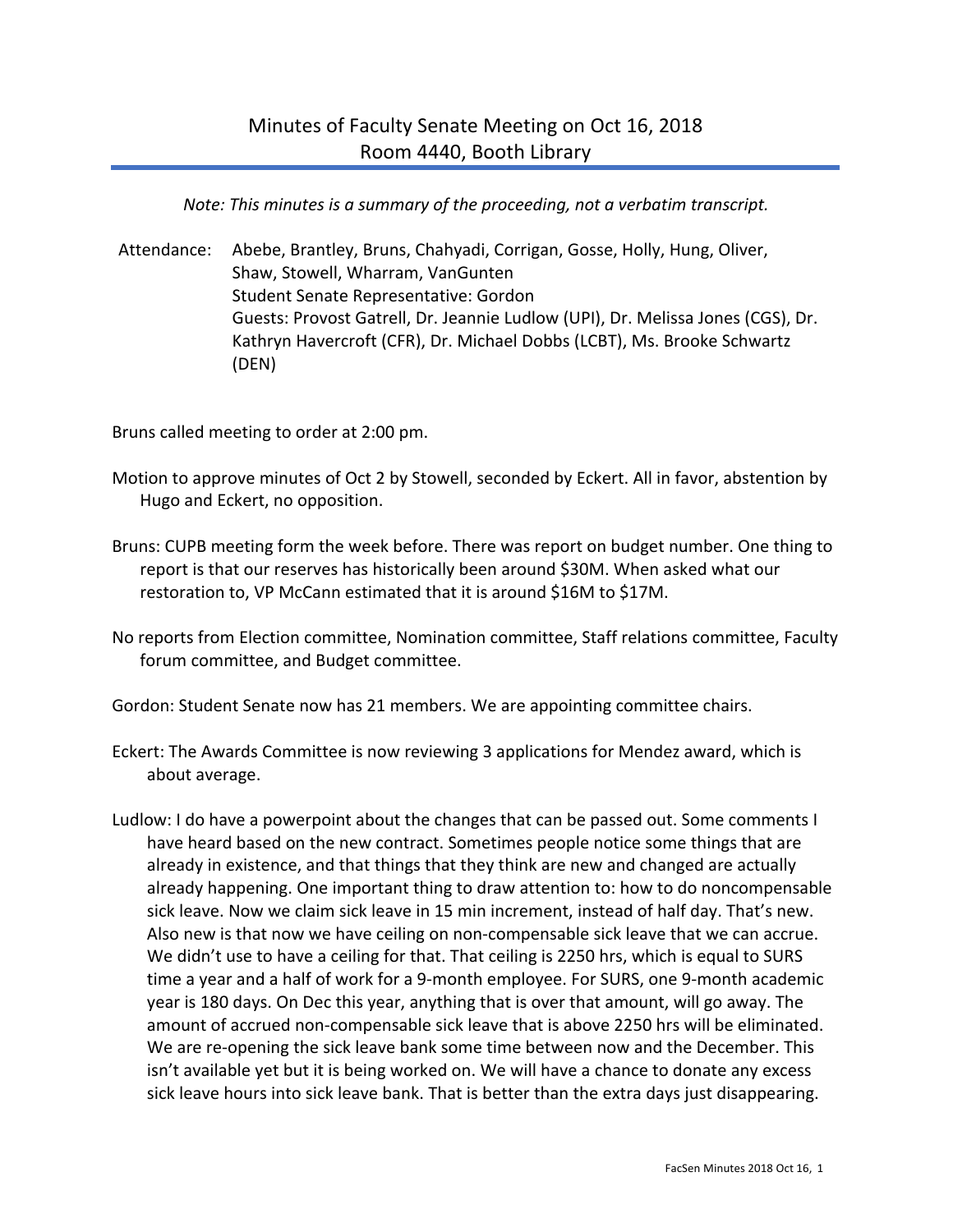Bruns: A way to automate?

Ludlow: We talked about it but doesn't seem likely. One of the problems with a new contract, once we agree we are on the same page, then there needs time for others to make the changes happen. So in the future, maybe. But this time will be manual.

Hung: Is that going to be the same for 10 or 12 month contracts?

Ludlow: No that will not be the case.

- Hung: The contract language says 1.5 service years. So for those with 10-motnh or 12-month contracts, that service year will be longer than a 9-month employee.
- Ludlow: Yes, and on top of that, SURS also uses a different ratio for those contracts so it's not a simple case of extrapolating.

Bruns: When will we know those numbers?

Ludlow: Once we have the complete information, we will send it out.

- Hung: So just to have this on people's radar, whether it's your colleague or yourself, that if you are a 10- or 12-month employment contract that the cap for the sick leave will be slightly different for the cap for 9-month contract employees. So people need to be on the lookout for that when the time comes.
- Ludlow: Another issue that comes up: does new contract require unit B or ACF to do service? The answer is no, it doesn't. It also doesn't prohibit them from doing service. People are allowed to make those decisions for themselves. Additionally, the office hours requirement has changed. The new contract says that you must have office hours spread over 4 days, for a total of 4 hours, and with each bloc of office hour to be no less than 30 minutes.

Gosse: How about online classes?

- Ludlow: The new contract says that if all your classes are online, then you can hold your office hours online as well. But the contract doesn't specify exceptions in cases where some of your classes are online and some are face-to-face.
- Ludlow: Another new thing is AEL (Administrative Education Leave) for ACF. It's like a mini sabbatical for our ACF for training in program and pedagogy. We would like to encourage our ACF colleagues to apply for those. The PAI system is also now different. You apply for the first PAI 4 years after your promotion to professor. You send in the PAI portfolio. If you receive the PAI, then in 3 years, you send in the summary statement, and you will receive the PAI. Another 3 years, you need to send in a full Portfolio for the next portfolio.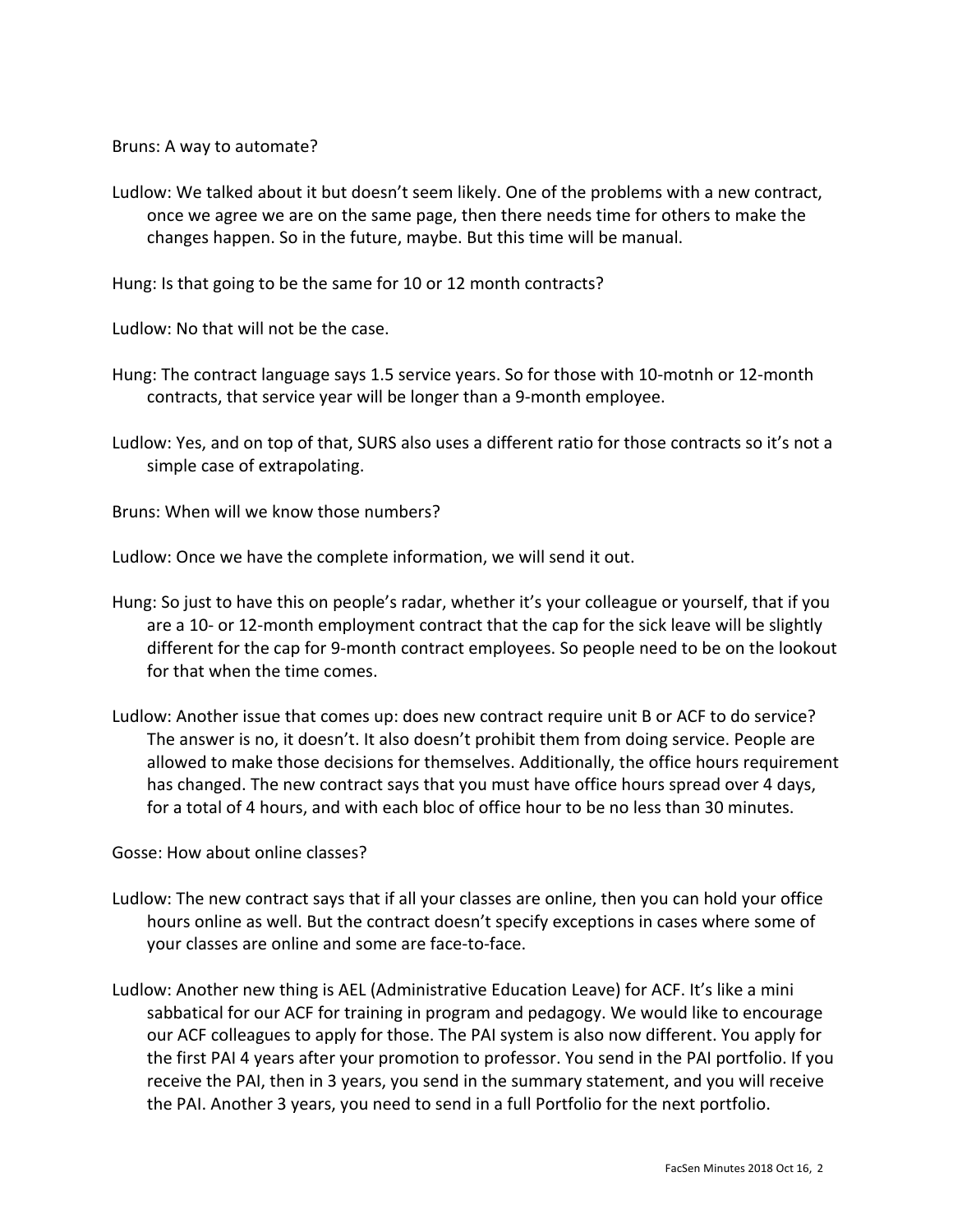VanGunten: What's happening this year?

- Ludlow: If you're eligible for a full PAI, you can apply for it this year. If you recently had a full PAI, you may apply for the 3.5% if you are eligible.
- Gatrell: We want to make sure that if you've prepared for and ready to apply this year for a PAI, that you will have that access to it. We don't want to disadvantage anyone.
- Hung: In other words, if you're ready to apply to January, your PAI is grandfathered in under the previous contract's terms.
- Bruns: I want to stress that for any colleagues who have received a PAI 3 years ago, they are now eligible to receive the 3.5% increase without having to fill out a full portfolio.

Gatrell: Three service years since receipt of the PAI, not 3 academic years since application.

Stowell: The application deadline for the half PAI on the academic calendar?

Ludlow: Yes, it should be.

- Ludlow: Changes in parental leave. Using sick leave to pay for FMLA is an IGP issue, not a Bargaining Agreement. After 12 weeks of FMLA, if there's a sick leave balance you can use up to 30 days to extended leave.
- Gatrell: Or you can apply unpaid leave for the equivalent of that 30 days so that new parents and new adoptive parents have access to those days.
- Ludlow: Now it's 30, instead of 20s. Also in the old ways, this benefits applicable to Unit A and ASP upon employment, and only applicable to ACF after 3 years. Now it starts the same time for all.
- Gatrell: Also, the days are business days, not calendar days. There was an inconsistency in interpreting "days" in the past when it came to interpreting these leaves. This has now been corrected.

Holly: Can you clarify the sick leave policy for the 9-month?

Ludlow: SURS consider 299 days to be 1.5 service years for 9-month employment.

Gatrell: We don't really understand it. They just gave us a table and chart.

Hung: Because SURS counts service years for the purpose of calculating retirement benefits. In the end, when you retire, you can trade in 1 service year. That's why the cap is set to 1.5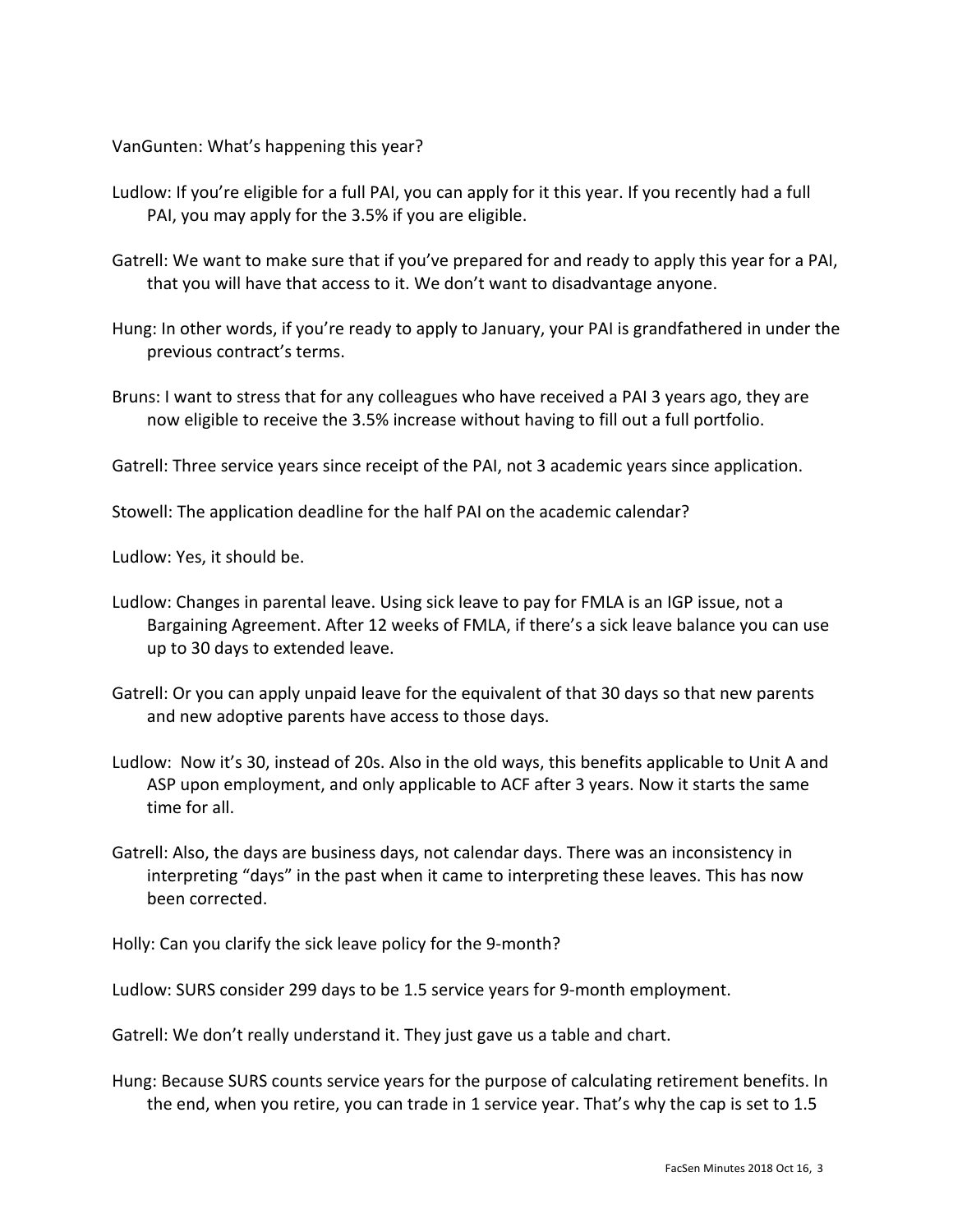years, so that if you get sick in the last couple years before your retirement, it won't eat into that 1 year that you can trade in. This way, everyone getting ready to retire should walk into the last few years with a full year that they can trade in.

Gatrell: If something catastrophic happens, then they will still have a buffer to make it through disability.

Eckert: I don't think Tier 2 employees have access to that trade in benefits.

Gatrell: But we are setting the same benefits for all.

- Ludlow: From HR, to be recognized to be on disability, you have to use up all your sick leave. Which is really difficult if you have many days of sick days because you have to spend that all out before you can receive disability benefits.
- Wharram: What's the time table to renovating the DAC?
- Ludlow: If DAC revision comes to the Dean by Feb, then that's the year in which the revision goes through. Since we have 3 task forces: library resource professional AoD, CU assignment, overload pay. These 3 task forces can lead to Memorandum of Agreement, which will be modifications to our contract. There are several departments who say that they want to wait to find out what the task forces will come up with before revising their DAC. The contract says that the department faculty submits the changes to the chair in November, then the Dean makes the decision in February, and then the Provost makes the decision in March.

Wharram: What's the reason for the gap between Nov and Feb?

Ludlow: One part is that there's a holiday in between.

Gatrell: Another reason is that the process is supposed to be a dialogue. So there needs to be a time for the conversation to take place.

Bruns: Thank you for your time.

Ludlow: If you have any questions, please do not hesitate to reach out to me.

- Gatrell: I don't have much for the Provost Report. We had a wonderful presentation at noon. There will be another presentation at 4 at Doudna, on social fragmentation and the modern life. This is homecoming week. BlueBQ tomorrow.
- Bruns: Thank you Dr. Gatrell. We will now move to the two proposals that Senator Stowell has prepared.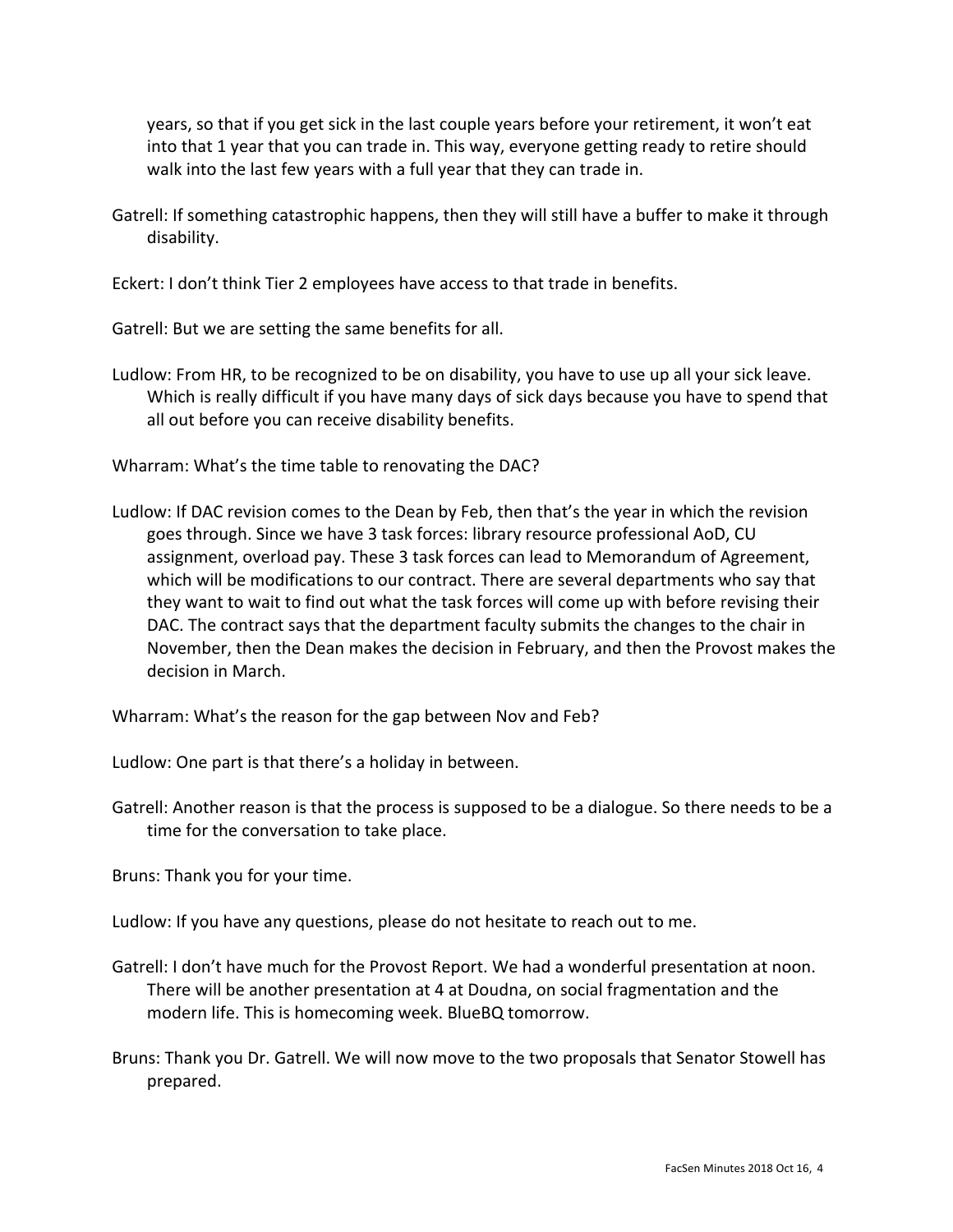Senator Stowell motioned to pass the resolution to remove the exclusion for faculty from serving on multiple campus committees like CGS and FacSen at the same time. Bruns seconded.

Oliver: So CFR is not in this?

Stowell: Correct. We are addressing what's directly written in the bylaw here.

Senator Bruns called the vote. VanGunten opposed. No Abstention. Rest approved. Motion passed.

Senator Stowell motioned to approve the resolution to combine Elections and Nominations committees, and to combine the Student and Senate relations committee, in FacSen. Seconded by Senator Oliver.

Eckert: The workload for the combined nomination election committee will be quite heavy.

Oliver: The chair can delegate the nomination type positions to be the duties to one of the committee members.

Bruns called for a vote. All approve. No opposition, no abstention. Motion passed.

Stowell: When do we want that change to be effective?

- Hung: Since we already did committee options for this Fall? Should we wait till Spring or next Fall?
- Bruns: This is a change in bylaws right? I think once we change the bylaws it can be effective now.
- Abebe: The resolution was submitted almost 3 years, Nov 17, 2015. I am glad to see the President responded to it. I find that encouraging. The aim was to provide faculty some voice in the process of evaluating administrators. The faculty voice beyond the chair level are not heard so it will be useful for both faculty and administrators for that voice to be heard. Secondly at the time we were going through difficult issues and those difficulties could possibly have been avoided if faculty had a voice on it. So in that context we came up with the idea that we need modifications of the evaluation system. The current system is a 360 evaluation process. It has advantages and disadvantages. One of the advantages is people know exactly whom they are evaluated by. But it does leave some doubt about possible unwanted consequences, e.g. perhaps chairs may evaluate deans in a way that aims to keep their own jobs as chairs. So the FacSen suggested changes. So President Glassman has come back to us to see how we will want to add our voices. The document in front of you addresses the strengths and weaknesses of several models, for consideration. We recognize that there are multiple stakeholders on campus. We don't want to have a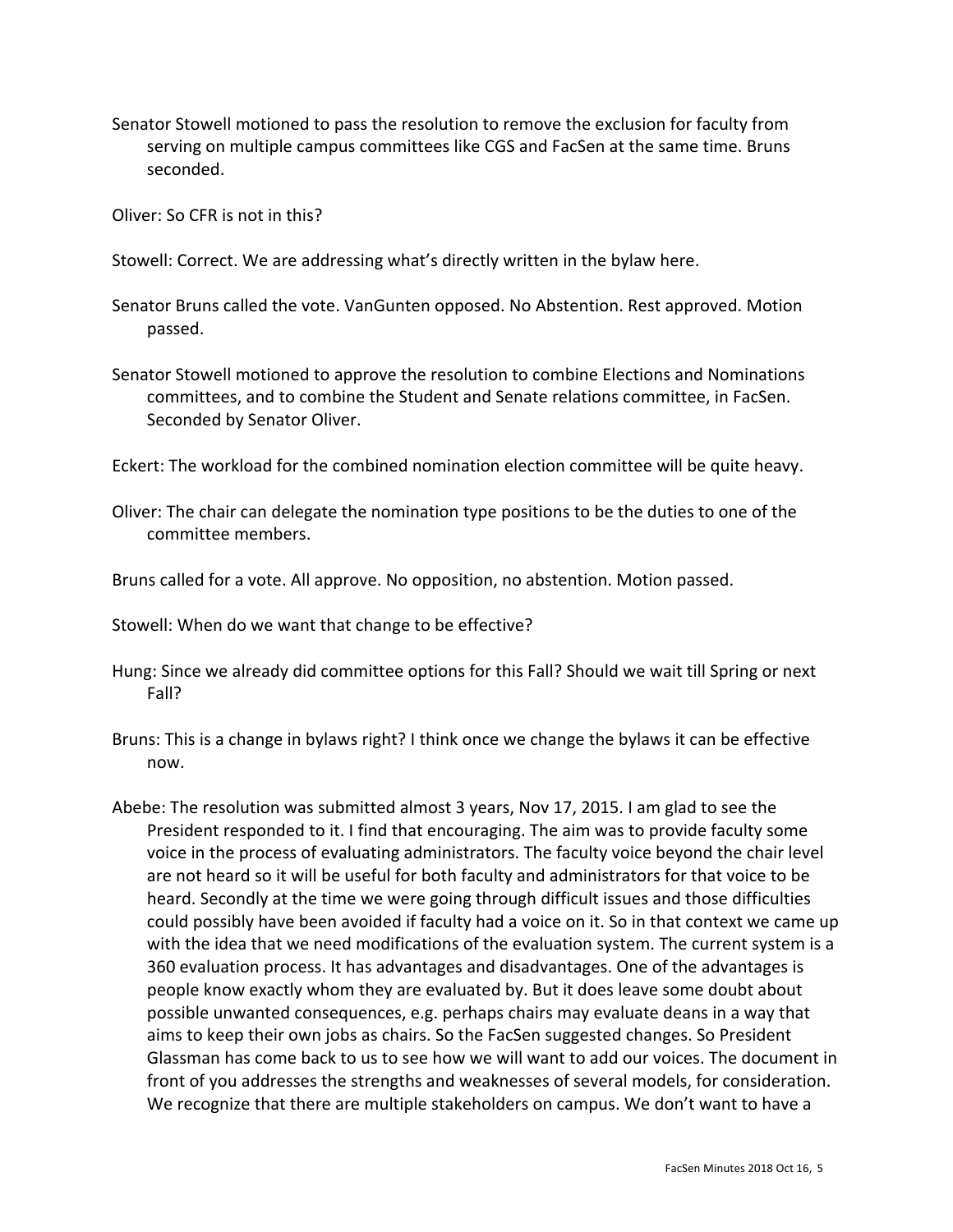system that is exclusively for faculty and nobody else, but a system that includes faculty voice as a part of the review. These 6 proposed systems are in use at other institutions in one way or another. I am not interested, and I don't think the FacSen should be either, in sending another resolution. What I would like to do is to submit a set of choices that we support so he can choose from the set the ones he wants to implement. One of the models proposed is one used in the SUNY system, and it is in line with the AAUP outline. Our aim is to make certain that certain group interest is aligned with public purpose. I think the evaluation of everyone around campus serves the purpose, and faculty concerns should be a part of it. I will be happy to answer any questions and concerns but I want to make the introduction brief since the you have had the chance to read the document for quite a while now.

- Hung: Of the ones proposed, I am the most against the one that places the FacSen Exec committee to provide the feedback (#4), and also where selected members of a college will have the chance to provide feedback (#3). I think in both of those cases, they go against our goal of giving faculty a voice. I think if you limit the sources of input to 3, or 5 people, I think that defeats the purpose of having these modifications. So I think those are the least aligned with the purpose of what we try to accomplish. I favor option 5, which allows for input, like an open comment period, where someone on the administration side to collect these comments and put it in a package that goes into the evaluation package for that administrator. I think faculty, ASP, and civil service staff, should all have a chance to voice their input. As a high level of administrator, your actions will impact many facets on campus. So those who work with that person should have a chance to provide feedback, both positive or negative, as they see fit. I think that fits the idea of getting a deeper level of evaluation other than just the chair or dean level.
- Hugo: As a faculty member I never evaluated my chair. So what's that process at that level so I have some ways to compare.
- Abebe: You haven't evaluated your chair? Has your department had the same chair the whole time?

Hugo: Well perhaps you can shed some light on the whole process.

Abebe: Every 3 year, chairs are evaluated. Every administrator is supposed to be evaluated every three years. It takes the form of a survey to identify strengths and weaknesses, and submit it to the Dean with your name attached. Every time a new chair is appointed we go through that process every 3 years.

Hugo: I am surprised to hear that that's an option that we have.

Gatrell: One of the things that happened is that we've had some interim positions. One the misunderstanding might be that the review only applies to permanent positions, and not the interim appointments. There's a lack of clarity in some cases where someone was given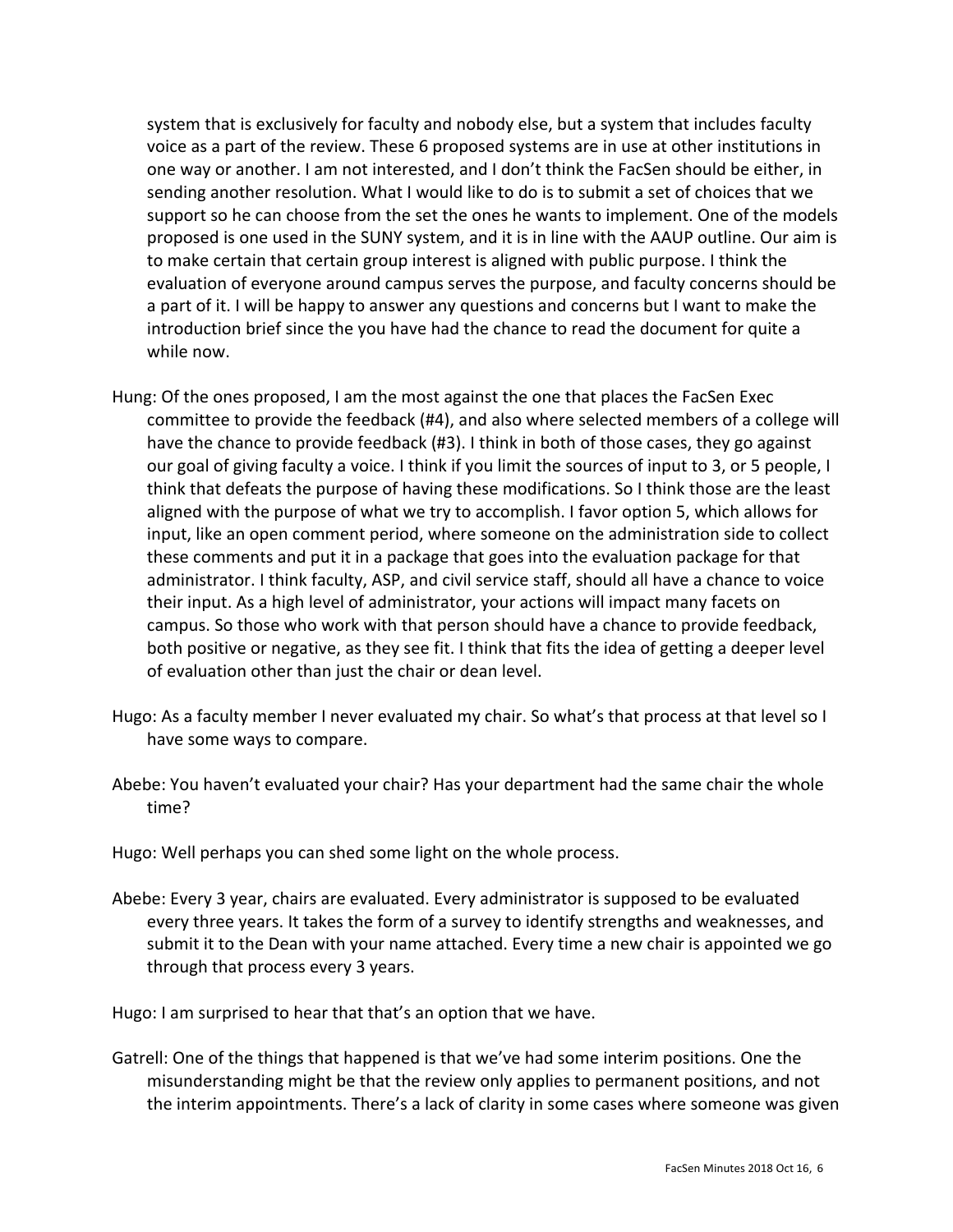administrative duties but who are still faculty. We fully support the idea of including more stakeholders in the evaluation process.

Abebe: It's also possible that your chair may have been changing before the 3 years period comes.

Hugo: But there's one who has been here for at least 3 years.

Abebe: So in that case there must be some other factors at play.

- Shaw: To address that, do we think we need evaluation more frequently than 3 years? I don't think our department is the only one that has chairs for less than 3 years. With so many changes around the campus, there will be individuals who will be serving for fewer than 3 years at the chair position.
- Holly: I concur with Senator Hung. With models 2, 3, 4, and 6, my problem is that they all sort of rely on committees. Who has the expertise to evaluate? I'd rather be the individuals who have experience working with the administrator, instead of committees. Can someone clarify 1 and 5?
- Abebe: In model 1, we will continue the current practice but add the faculty input component. Whereas model 5 says you can put in place a completely new system, different from the one we currently use, but which also includes faculty input component.
- Gosse: So we can evaluate a Dean much like we can evaluate our chair. It will not be anonymous. It will go to the VPAA.
- Abebe: What form it takes will be the choice of the President. What we're asking is that whatever form it takes, we have some input into it.
- Gosse: Yes I will like that. A survey or a rubric from stakeholders can only be a good thing.
- Wharram: To clarify, the reviews are confidential but not anonymous. Is that correct?
- Gatrell: Yes. The current frame is to anonymize the comments and aggregate the comments. The current practice is to have representatives from each level of administration. So for instance, we may not survey all associate Deans, and instead focus on a few to provide feedback.
- Wharram: Great document. So maybe synthesizing 1 and 4, or 1 and 2. So we will have a committee to gather and present the information, but they will not be the ones who write the final evaluative report.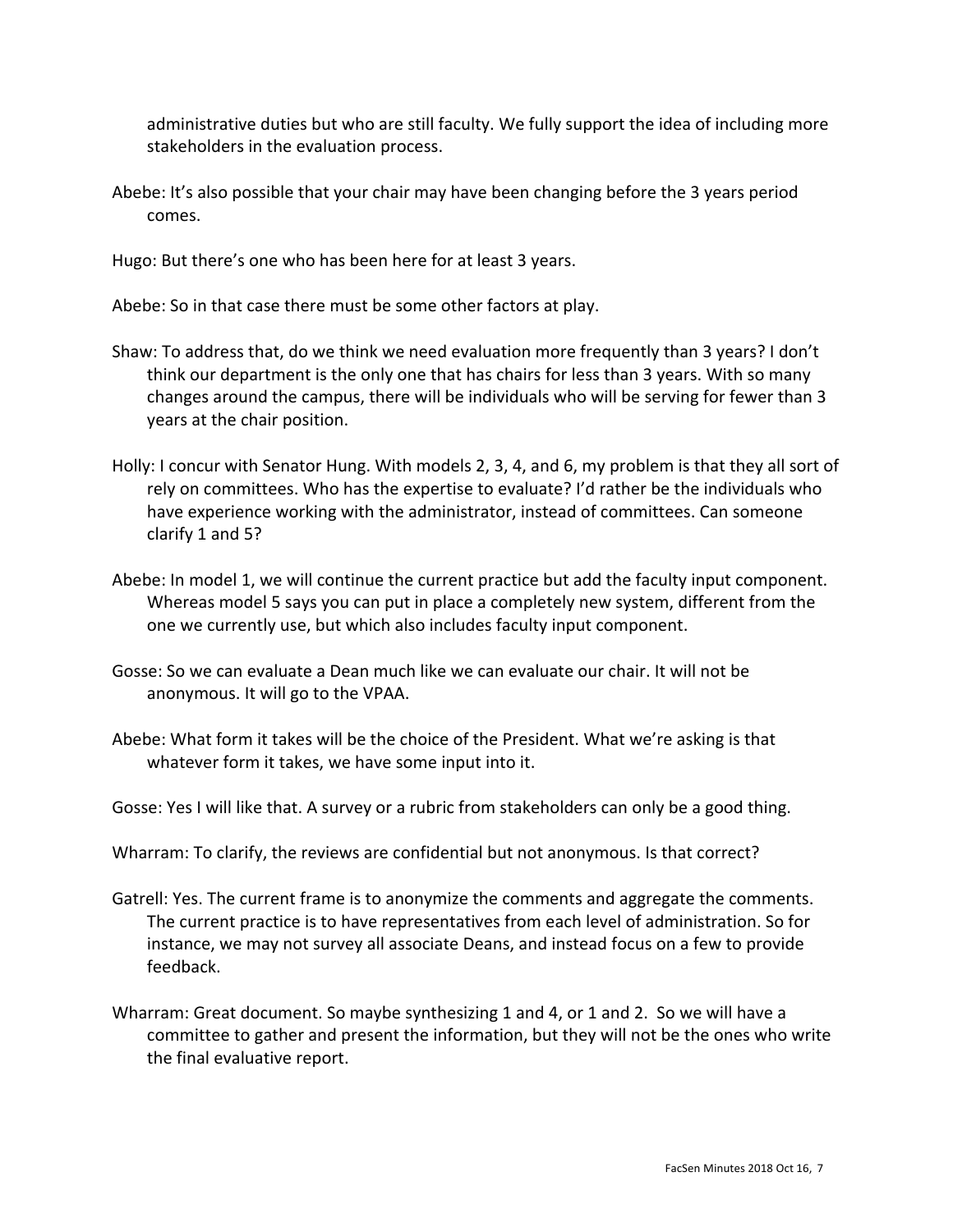- Abebe: Two points. One evaluating individuals is a sensitive issue, a personnel issue. I don't think the FacSen can make that decision for the administrators. An administrator is paid to do that. So I think we should leave that job to them. Two – we haven't specified if the feedback should be summarized, because that's also a sensitive issue that should be decided by the evaluator.
- Wharram: Determining what that will look exactly wasn't my intention in raising that comment. I am saying that we should have a model for the faculty input to be organized.
- Oliver: Does the current system allow chairs to hand select faculty to evaluate them, or for Deans to select chairs by hand? Or is it randomized? For instance, in the CHHS there are 7 departments. Would 3 or 4 of those chairs be selected without that Dena knowing to provide that anonymous feedback? Or will the Dean be able to select those chairs? And that is reference to the fear of "log rolling" in the practice.

Abebe: The process doesn't allow for a chair to determine it that way, no.

Oliver: I have written evaluations for my chair and I wonder if I was selected by my chair or was I randomly selected.

Abebe: When the survey is sent to you it will be from the Dean, not the chair, in that case.

- Gatrell: It will be all faculty in that case. Ordinarily the challenge because the "N." The expectation is that in that scenario of evaluating a Dean, the Provost will consult all chairs and all Associate Deans as well as representative faculty, as well as the Dean's colleagues, to provide the 360 review.
- Oliver: So everyone below you, whom you supervise, right?
- Gatrell: If I were doing it, I would also include representative faculty across the entire unit to be invited to participate.
- Wharram: Sounds like we need open dialogue between VPAA and Faculty to make sure the process is more smooth, that the correct time table is clarified.
- Gosse: Do we vote on a model? Model 1 will be an improvement and makes the most sense to me.
- Abebe: Maybe we give the President 2 options? That way he won't have to come back to us again. If we can identify 2 models and send them to the President, I think that will move the things along the best.

Bruns: I will make a motion to recommend models 1 and 5 for the President to consider.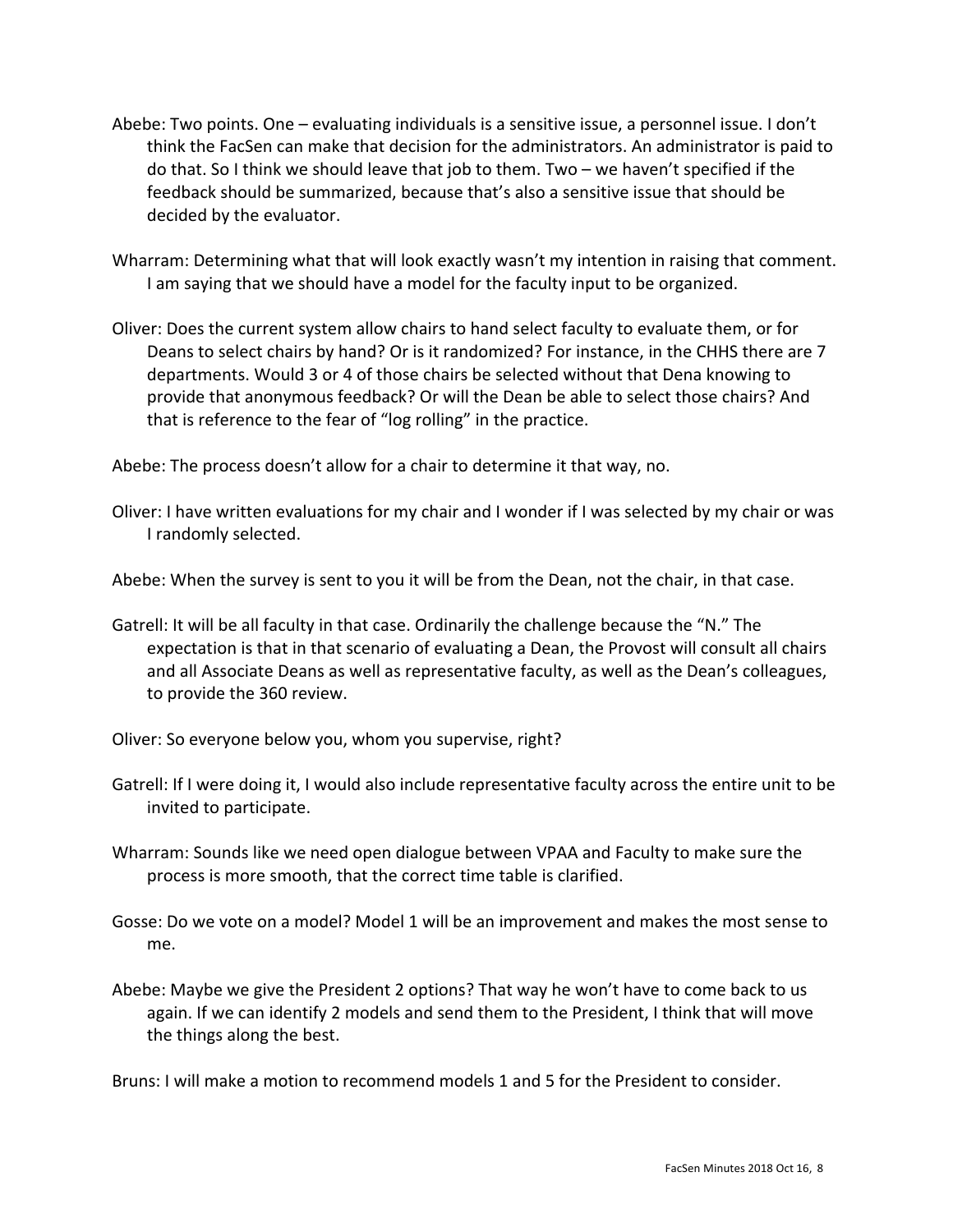Holly: Seconded.

Hung: I think those are the two best models. So I will support that motion.

- Abebe: There are schools that use models 3, or 4. So I presented them all for consideration. I do personally think 1 and 5 are the best.
- Brantley: What if President choose 5. What happens?
- Hung: If the President chooses 5, he will have a lot of administrators wanting answers on what the new process is.
- Gatrell: I am worried about the "all" aspect of the proposal. I think a hybrid approach that will include representative faculty members instead of all, with perhaps at least 1 Senator invited. When we say "all" are invited to participate as opposed to randomly selected to participate, the number of responses will be subjected to a self-selected process, for both good and bad. When I think of the current 360, we are involving individuals who have meaningful and regular interactions with the individual. I think that's a challenge with any evaluation system. I 100% support expanding the process to include more faculty. It's just how do we do that needs to be the focus for the Senate.
- Hung: The way I read is that it says "faculty at all levels," not "all faculty." To me, that means if we are evaluating a Dean, in the current system, the faculty don't evaluate the Dean at all. That's the part we want to change. I don't think the intention was to say "all faculty" has a say. We will still maintain that the faculty who has direct, meaningful interactions with the individual.
- Gatrell: That's a good clarification. I'd say that we need a clarifier on that.
- Hung: Yes. But it's not my understanding that, say, when we evaluate the Dean for CoE, we will open the evaluation comment to all faculty, to faculty from CLAS or from the Athletics Department.
- Gatrell: But I think there's a compelling case to be made that perhaps as the Dean of CoE, with teacher certification training, the Dean has had meaningful interactions with faculty from across campus. And so those people are now the stakeholders, even if they're not part of CoE. I think that's the challenge – how to draw the line.
- Stowell: I think there's a precedent in our hiring practice. Whenever an administrator is being hired, there's an open comment period where faculty can supply input. That seems like it's a reasonable parallel that can be implemented in this case.
- Hung: So what I am hearing from this room is that we are largely in agreement that options 1 and 5 are the best. However, as in a lot of cases, the devil is in the details, and without a lot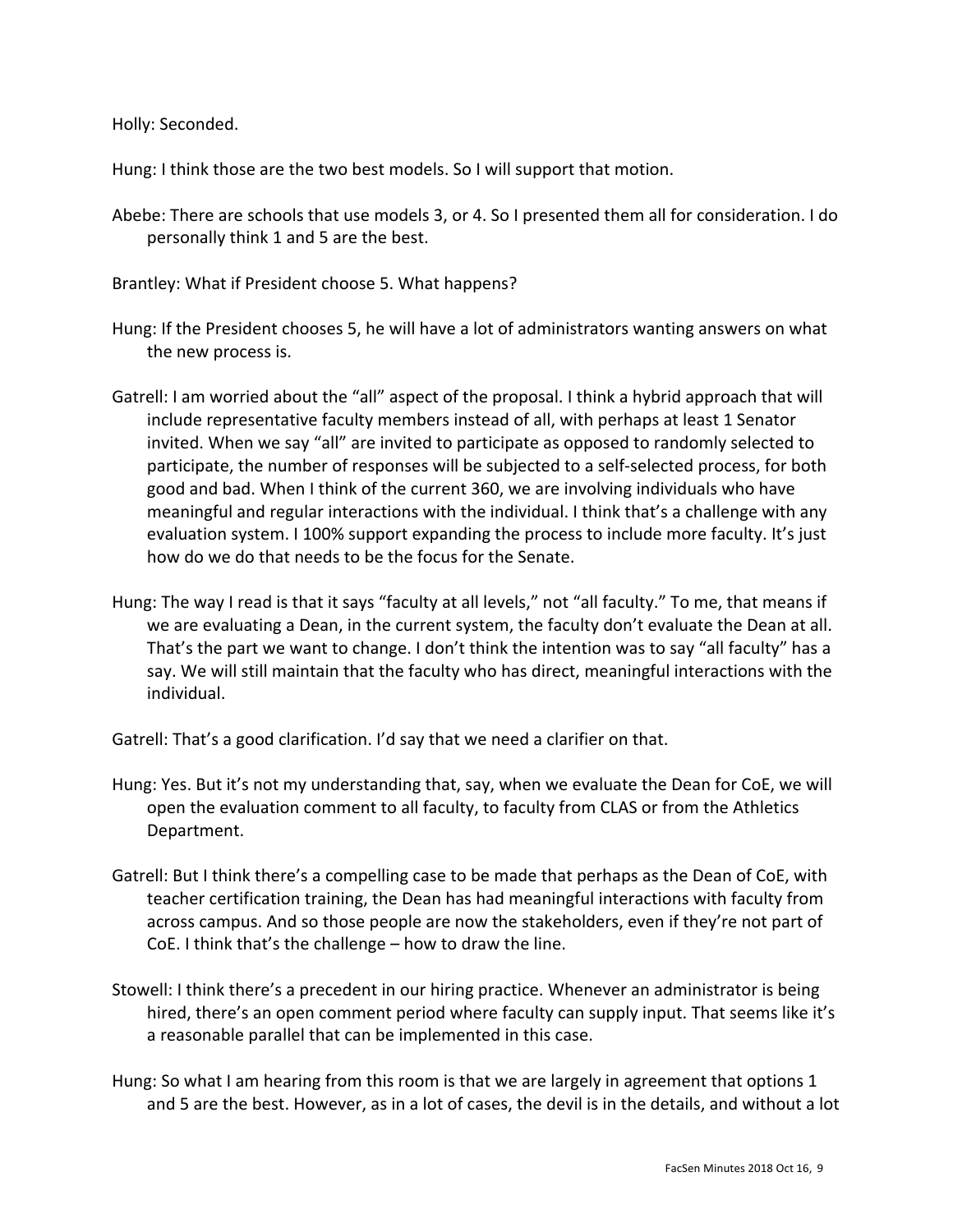of details it is hard to definitively say one or the other. However, I see this is as a dialogue. So right now it is one part of the dialogue where the FacSen recommends 1 and 5 to the President. And the President, after receiving this, wishes to have further dialogue, then we will do so. Does that seem reasonable?

Gatrell: I think any of these will be improvement over the current process.

Brun called for vote: All pass, no opposition, no abstention.

- Bruns: Next, let's look at the shared governance proposal. I'd like to invite Dr. Havercroft from CFR, and Dr. Jones from CGS to join us.
- Stowell: This is an ongoing discussion. I am glad we have the chance to work with the chairs of these other committees to get their input on this. As a result, we've made some changes. I see this as an opportunity that doesn't compete with the other committees, and which might fill a gap that isn't being covered now. Right now there are no specific evaluation of new programs' alignment with university vision, nor on allocation of resources. The councils are doing excellent job on programmatic parameters, but not on the two issues.
- Abebe: Thanks Jeff for working on this for so long now, almost 3 years. We have common interests, among the affected groups, in public purpose. We may want to guard our own areas of expertise but we have an objective that is higher than that, and I believe this proposal addresses the common interest. I want to thank you for the time and effort you've put into this.
- Gosse: When I was on CAA we did review programs. We did have questions on alignment in the process.
- Stowell: In the new program proposals to IBHE, there are specific questions about program alignment issues, and how is the allocation of budget and personnel to support this new program. So that is information that is part of the process so it's not additional work. One concern is the timing of this in terms of the proposal pipeline. One suggestion is to have it start early in the process. Perhaps this FacSen review step can take place when they're consulting the provost, which is a new step added recently.
- Bruns: I like that aspect. I have brought up that issue before about new resources for new programs. I am glad to see the Provost is having that discussion with the departments. If faculty can be a part of the process then it wouldn't be extra work. We will just be a part of that discussion.
- Stowell: What we have here is not explicitly the HLC concerns about communication. That issue is resolved by the monthly chair meetings.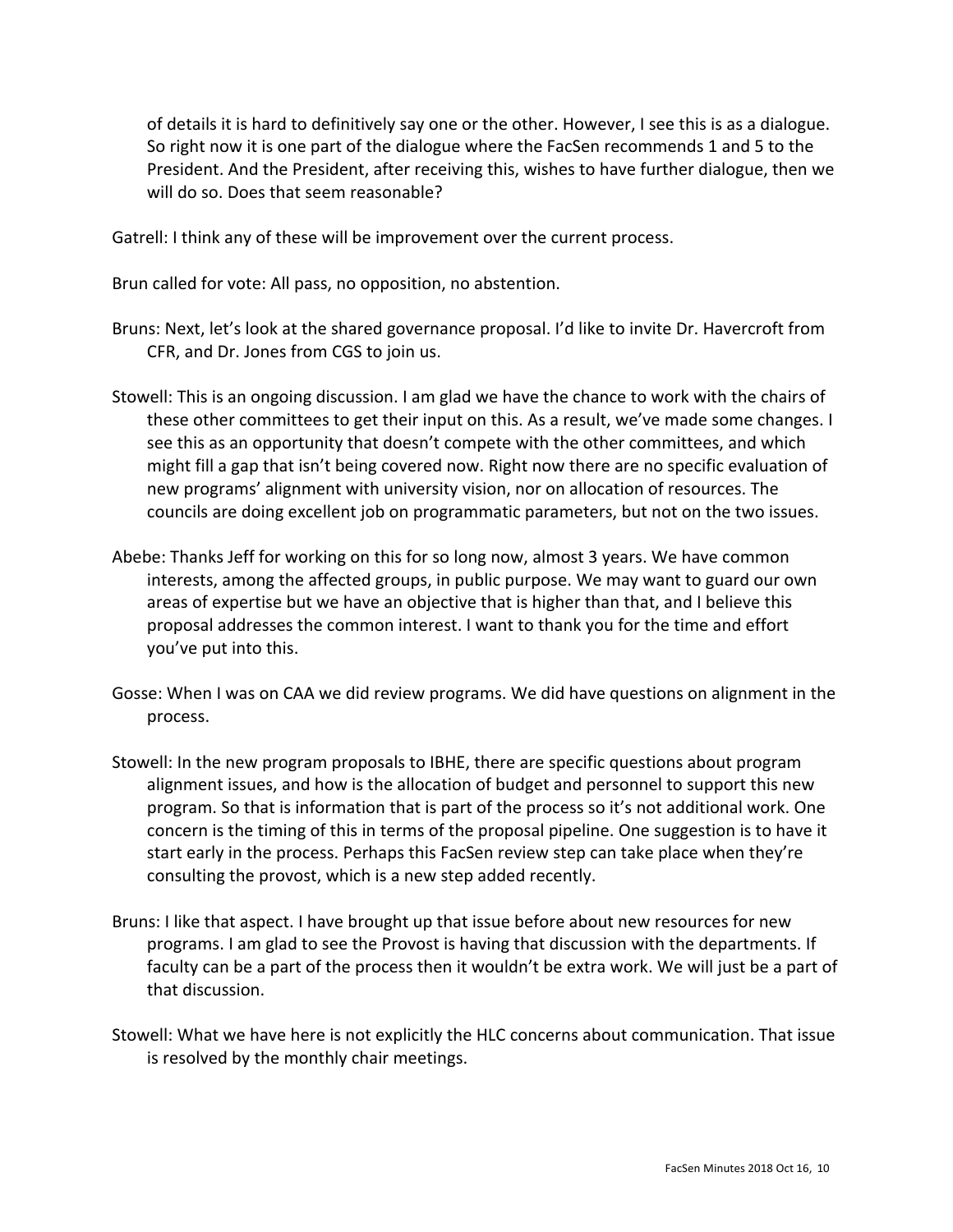- Hugo: When the Senate provides recommendation, how do we do that? Is that a summary? Or some other form?
- Stowell: I haven't come to those details. I wanted to wait till we pick an option.
- Bruns: I don't know if it will work out this way, but one possibility is that there won't be a report unless there are issues.
- Stowell: This is a way for FacSEn to partner with other parts of the campus to voice our support on new programs. Also, the rate of new programs creation may be slowing down. So I expect that we may have one, no more than two, new programs this year.
- Shaw: Maybe there will be more because some FCS reorganization will lead to new programs.

Stowell: Is that new programs defined by IBHE?

Shaw: Some will be and some won't be. I think we are doing Reasonable and Moderate Extension in some cases.

Stowell: RME will not be part of this new program process, according the IBHE regulations.

- Oliver: Will this be part of exec meeting with President? Or part of the provost report to us?
- Stowell: That's from our constitution.
- Oliver: How would the information flow in this regard?
- Stowell: Perhaps we can have the provost invite the executive committee to participate in the process. I'd like to see the Provost follow this part of our Constitution where he will bring issues of new programs to our attention.
- Bruns: One concern from meeting with chairs is whether if this will delay the approval. So we moved this to the beginning, but it could still perhaps delay. So we may want to have a Senator present during the dept meeting with the provost. Or have it happen during FacSen meeting which is every 2 weeks. In either of those two cases, it will prevent a long delay.
- Abebe: I think that's one way. A second way is that no Department Chair would propose a new program that need additional resources without getting the Provost's approval. I cannot see that happening.
- Jones: I don't think it will be a delay if it's done on the front end. I think it's better to have Provost report to the whole senate. You've been talking about giving the faculty a voice. It'll be difficult for that one person be the voice of all faculty in the model where you have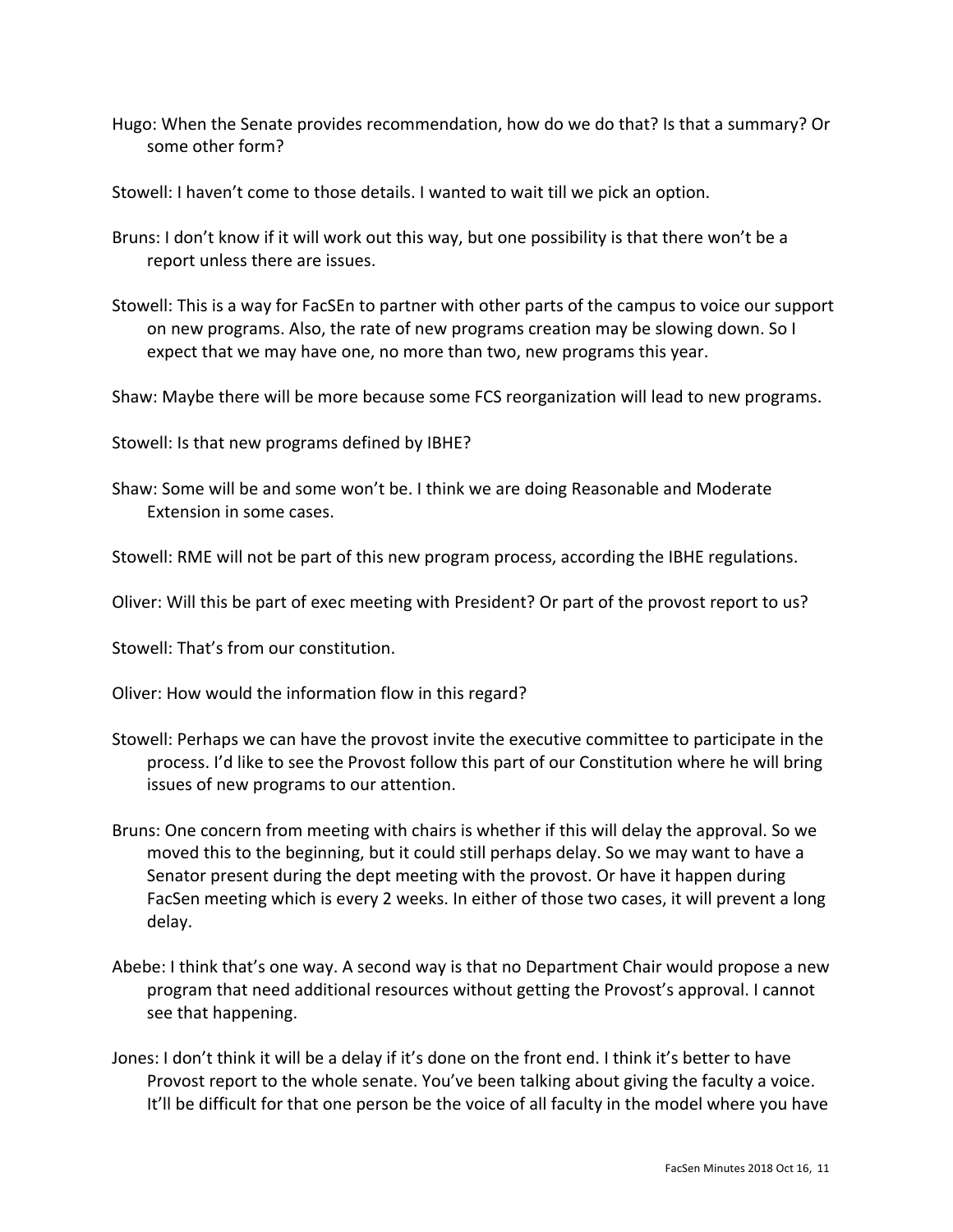one Senator at the meeting. In our normal work flow, our committee will have to add an item one week before it can be discussed next week. So I don't see that the proposal here will add any sort of delay.

- VanGunten: What is "Consulted?" Can we reject a proposal and send it back? Or will that move on regardless of our recommendation.
- Bruns: The way I am reading this is that we're basically given a chance to ask the Provost "have you considered *this*?"

VanGunten: So we are basically consulting with the Provost, and not with the program.

- Stowell: Yes that was a point I wasn't to make, too. Ultimately, this is between FacSen and the administration, not between FacSen and the departments.
- Hung: Also, in response to Senator Abebe's point the purpose here is not to say that a program proposal hasn't cleared the resource check. The point for the FacSen input is for us to look at *how* the allocation is done, to examine whether a specific reallocation decision is the best for our school in a larger context.

The meeting took a 5 min break.

Bruns: Sounds like we're reaching close to a consensus. There's also proposal for Constitution change. I suggest we ask Senator Stowell add the language under Article II, and we can review next time.

Wharram: I don't see a direct connect to the Constitution changes.

Stowell: There are very similar languages to the current Constitution.

Hung: We're calling this "shared governance." But we are proposing that the FacSen has a new consultative role in looking at program alignment and resource allocation, so I think it's appropriate to have it documented in our Constitution.

Stowell: Well, either there, or in the bylaws.

- Wharram: I was under the impression that we're just clarifying what we should have been doing, but which we haven't been doing.
- Stowell: I am glad you brought that up. Is this a clarification? Or a new addition? One of the question is what triggers this process. In our Constitution it says any changes that have "major effects on curriculum structure." So maybe it's a clarification that that means when there's a new program. The only concern with that, is that when the process is triggered, is that you need to have 90 days, minimum, for feedback.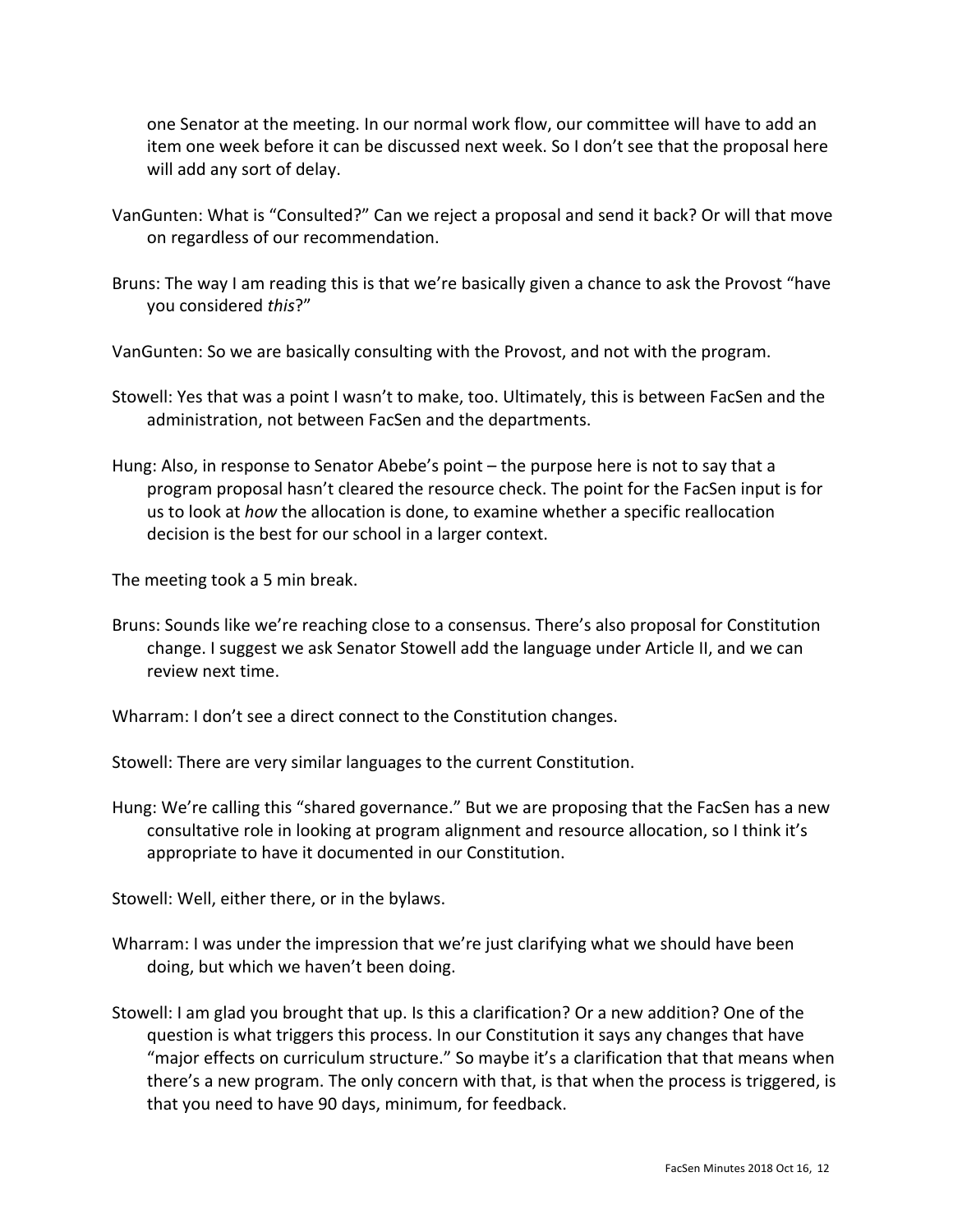Bruns: What if we add some language to speed up the timeline?

Wharram: Yes that will require changes to the Constitution.

- Bruns: In the interest of moving this forward, can I ask Senator Stowell to clearify the language and come back to the Senate.
- Hung: For the record, I want something, writing down, to spell out what it is that we're trying to do. The current language "consultation upon major changes" is rather vague. If we can do it via clarification to get the idea across, that'll be great. If we need to spell it out in a different subsection, that's also good. One of the problems we had was that the roles were not clearly defined. That led to groups making efforts that overlap and contradict each other. So I want to see the intent clarified in whatever way to avoid further complications.
- Bruns: So moving on to the Think tank idea. I would like to invite Dr. Dobbs to joing us in this conversation. Dr. Dobbs teaches organizational strategies. The think tank idea came out of the review committee last year. We want a group to look at big macro issues that affect higher education. To look towards the horizon to identity issues, trends, and potential problems, not necessarily to provide solutions.
- Dobbs: There are many ways a group like this can inform different levels and groups across campus. Typically in a strategic process, there are three parts: strategic analysis, identifying options, and then you make choices and implement. This focus of this think tank will be on strategic analysis, not on identifying options or choice/implementation. What this think tank can offer will be material that many groups across campus at various levels can use to make decisions.
- Hung: I think there's value to have a body like this on campus, so that we can be more prepared and proactive on upcoming issues. But I am concerned about the perception of having a group of people who're doing things in a way that isn't transparent or accountable. So when I came up with the draft proposal for how this group will be formed, I put in some elements to address those concerns. For instance, in the working of this group, there are elements of seeking feedback from campus. Another element is in how the membership to this group is selected. I want to maintain some accountability for the members in this group when they come up with suggestions. Accountability not in the sense of being responsible, but in the sense of the campus understanding where they come up with the reports.
- Bruns: But this think tank isn't recommending solutions. I agree that if this body ends up saying that we should do X or Y, then yes, they should be accountable. But here we are having a group that identifies issues, so it's more important to have people on here who are good at doing this sort of thing.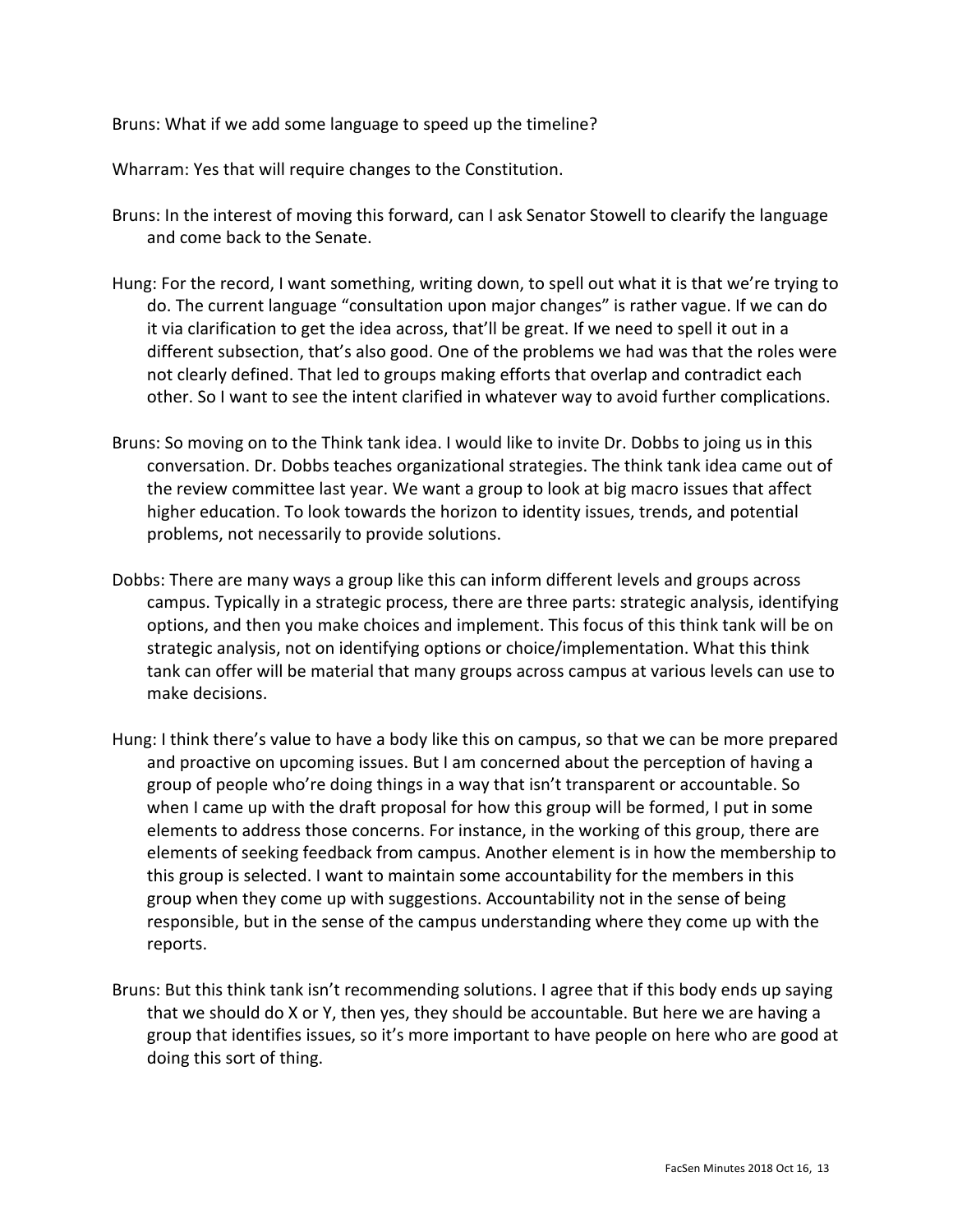- Abebe: I don't see this a recommending body. How do real think tanks work? You have a collection of individuals with different ideas who come up with all kinds of thoughts, looking to the future, analyzing issues, identifying institutional strengths and weaknesses. It should be put out to the public. There's nothing here that should say this is not transparent. It should be as transparent as possible, as open as possible, so that there's considerable participation by the campus. This is not a recommending body, but a body that identifies issues. This is to create ideas. So, for instance, should we have a program in applied sciences? What would this think tank group think of this? We should have a position paper on this. Then the administration can decide what to do. That's how a think tank works. In higher education, we tend to be a little bit shy in thinking of ourselves as capable individuals and we rely on others to come up with ideas instead of owning them and generating them ourselves. This is what this is about – let's generate our own ideas. We have very smart and capable individuals, let's come up with our own ideas. Maybe they won't be useful, but this is one way for us to generate these ideas.
- Bruns: One suggestion I have from Dr. Dobbs is to put a 3-yr window on this so that after that period we can come back to see if it's worth continuing.
- Stowell: Along those lines, maybe we should call for volunteers to see who wants to do this. I think there should be a mechanism for someone to be part of the process. Maybe they don't need to be a part of the committee. But they should have a way to relate their ideas to the process.
- Bruns: I think there's value to that. I think there should be ways for all faculty to forward ideas to the think tank for discussion. I want to have a Senate appointment piece to the membership so we can appoint people we know on campus who has the expertise to be on the committee.
- Wharram: Does the size of the think tank matter?
- Dobbs: I think 6 might be too few and I'd not recommend going below that. When it's 10 or more then things become a little unwieldy. I think 8 is about good.
- Bruns: Would a good way to do this to have 8 people to meet and talk about issues, then come up with position paper, a white paper, on here're the issues we see coming. Is that a reasonable model?
- Dobbs: As an example, last time I looked, about 23% of people in Illinois under 18 are of Hispanic origin. I don't think that's widely known on campus. How would that piece of information be of use to recruitment, program development, etc. I think if this group can come together to discover many of these pieces of information that can be of use to many areas on campus, that'd be a very good thing.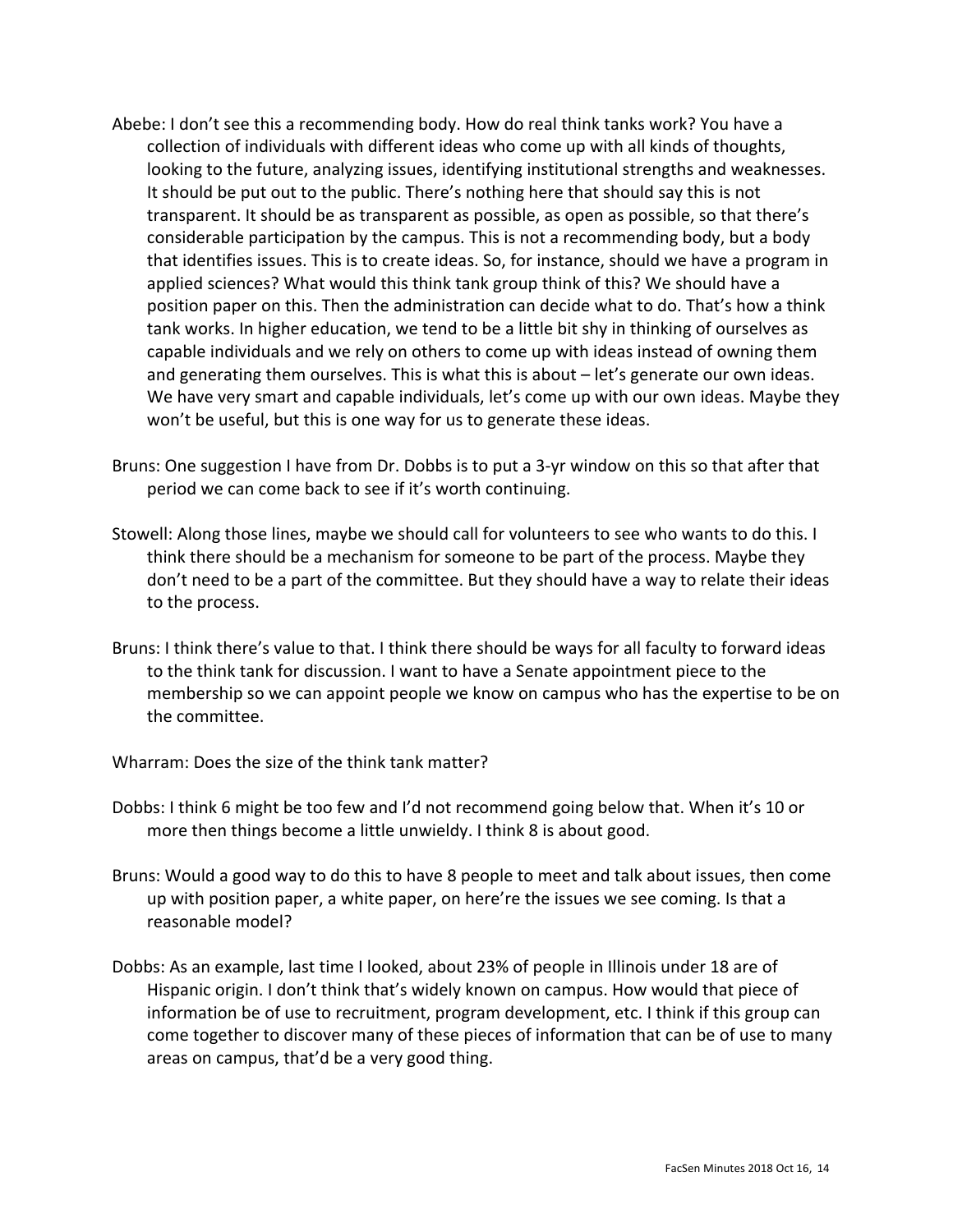Bruns: Why don't we move forward to bring this to the President, who did express interest in this and said he'd like to be a part of this if time permits. Should we put together something more formal, with some more details?

Abebe: Yes, I think that's a good starting place.

- Bruns: Of course, anyone we'd want to nominate, we'll talk to beforehand, so they know it's coming. I intend to nominate Dr. Dobbs and Senator Abebe. How should we proceed to get the other names?
- Hung: I suggest we let the other Senators come up with recommendations of people whom they think will be a good fit for this type of committee work. Then we forward that list to the executive committee.
- Brantley: Before we reach out to people, perhaps we need a more concrete proposal. It seems right now things are a little murky.
- Hung: Maybe something more structural, like how many times to meet, what products we expect from the committee. Is that what you have in mind?
- Brantley: Yes, but also the goal of the work. What is the intention here. Have that stated more clearly.
- Bruns: My main concern is that we don't overlook anyone on campus who would have the right skillset for this. We do have representation for all colleges now on our Senate. So I think it's a good starting point to get suggestions in a way that we don't overlook areas. We will put forth a more concrete proposal and move forward.

Oliver: I am thinking about the issue of student representation.

- Gordon: I am thinking about it as well, but if the appointment is 3 years that might be a problem.
- Hung: There are many ways to do this. For instance, the student member may be a one-year appointment.

Oliver: From what you read so far, do you think a student representative will be useful?

- Gordon: The term of service is a problem. But if that can be resolved, I do think have a student participate in this will be a good idea.
- Hung: Just spitballing idea here, perhaps the Student Senate will use a similar method of selecting from the student governance body or outside of it to find the right fit for this work.